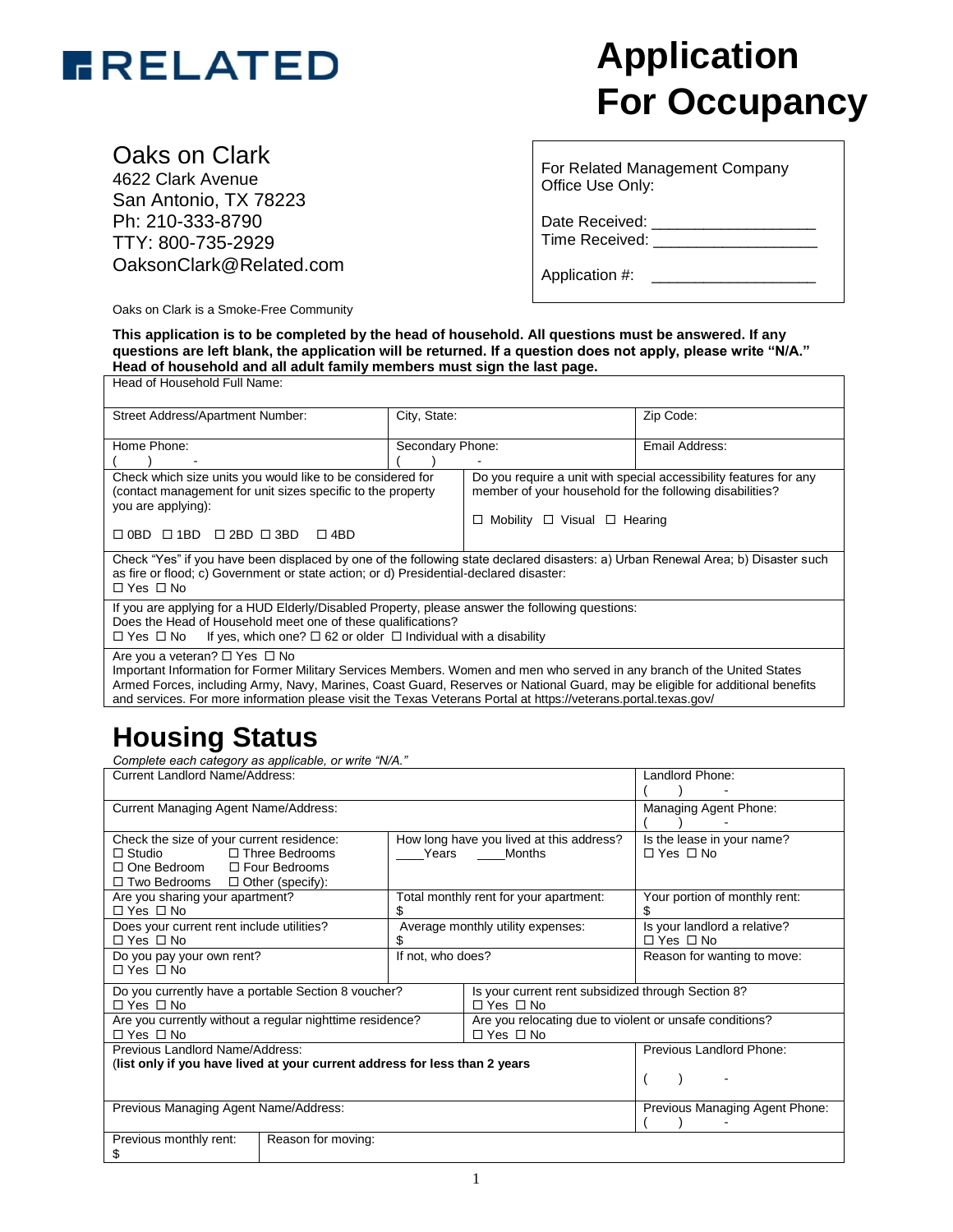## **Household Information**

*List all persons who will occupy the apartment, including yourself and persons anticipated to join the household (e.g., unborn child/children of expectant household members, children to be adopted, live-in aides, etc.).*

| <b>Household Member Full Name:</b>                                                 | <b>Relationship to</b><br>Head of | Sex:<br>(Male, Female, or | <b>Date</b><br>оf | *SSN: |
|------------------------------------------------------------------------------------|-----------------------------------|---------------------------|-------------------|-------|
|                                                                                    | Household:                        | <b>Decline to Answer)</b> | Birth:            |       |
| $\mathbf{1}$ .                                                                     | Head of<br>Household              |                           |                   |       |
| 2.                                                                                 |                                   |                           |                   |       |
| 3.                                                                                 |                                   |                           |                   |       |
| 4.                                                                                 |                                   |                           |                   |       |
| 5.                                                                                 |                                   |                           |                   |       |
| 6.                                                                                 |                                   |                           |                   |       |
| 7.                                                                                 |                                   |                           |                   |       |
| Please list all household members who have served in the U.S. military:            |                                   |                           |                   |       |
| *SSN not required if household member does not contend eligible immigration status |                                   |                           |                   |       |

## **Income from Employment**

*List all current full-time and/or part-time employment income for all household members. (Include self-employment gross earnings and net taxable income.) If you do not currently receive income from employment, please write "N/A." See next page for nonemployment sources of income.*

| <b>Household Member Full Name:</b> | Occupation: | <b>Employer Name/Address/Phone:</b> | <b>Start</b><br>Date: | <b>Gross Earnings</b><br>(Before Deductions<br>and Taxes):           |
|------------------------------------|-------------|-------------------------------------|-----------------------|----------------------------------------------------------------------|
| $\mathbf{1}$                       |             | $\sim$                              |                       | $\frac{1}{2}$<br>$\square$ Weekly<br>$\Box$ Monthly<br>$\Box$ Yearly |
| $\overline{2}$ .                   |             | $\mathbf{r}$                        |                       | $\frac{1}{2}$<br>$\square$ Weekly<br>$\Box$ Monthly<br>$\Box$ Yearly |
| $\overline{3}$ .                   |             | $\mathbb{Z}^{\mathbb{Z}}$           |                       | $\frac{1}{2}$<br>□ Weekly<br>$\Box$ Monthly<br>□ Yearly              |
| 4.                                 |             | $\sim$                              |                       | $\frac{1}{2}$<br>$\square$ Weekly<br>$\Box$ Monthly<br>$\Box$ Yearly |
| $\overline{5}$ .                   |             | $\blacksquare$                      |                       | $\frac{1}{2}$<br>$\square$ Weekly<br>$\Box$ Monthly<br>$\Box$ Yearly |
| 6.                                 |             | $\blacksquare$                      |                       | $\frac{1}{2}$<br>$\square$ Weekly<br>$\Box$ Monthly<br>$\Box$ Yearly |
| 7.                                 |             | $\blacksquare$                      |                       | $\frac{1}{2}$<br>$\square$ Weekly<br>$\Box$ Monthly<br>$\Box$ Yearly |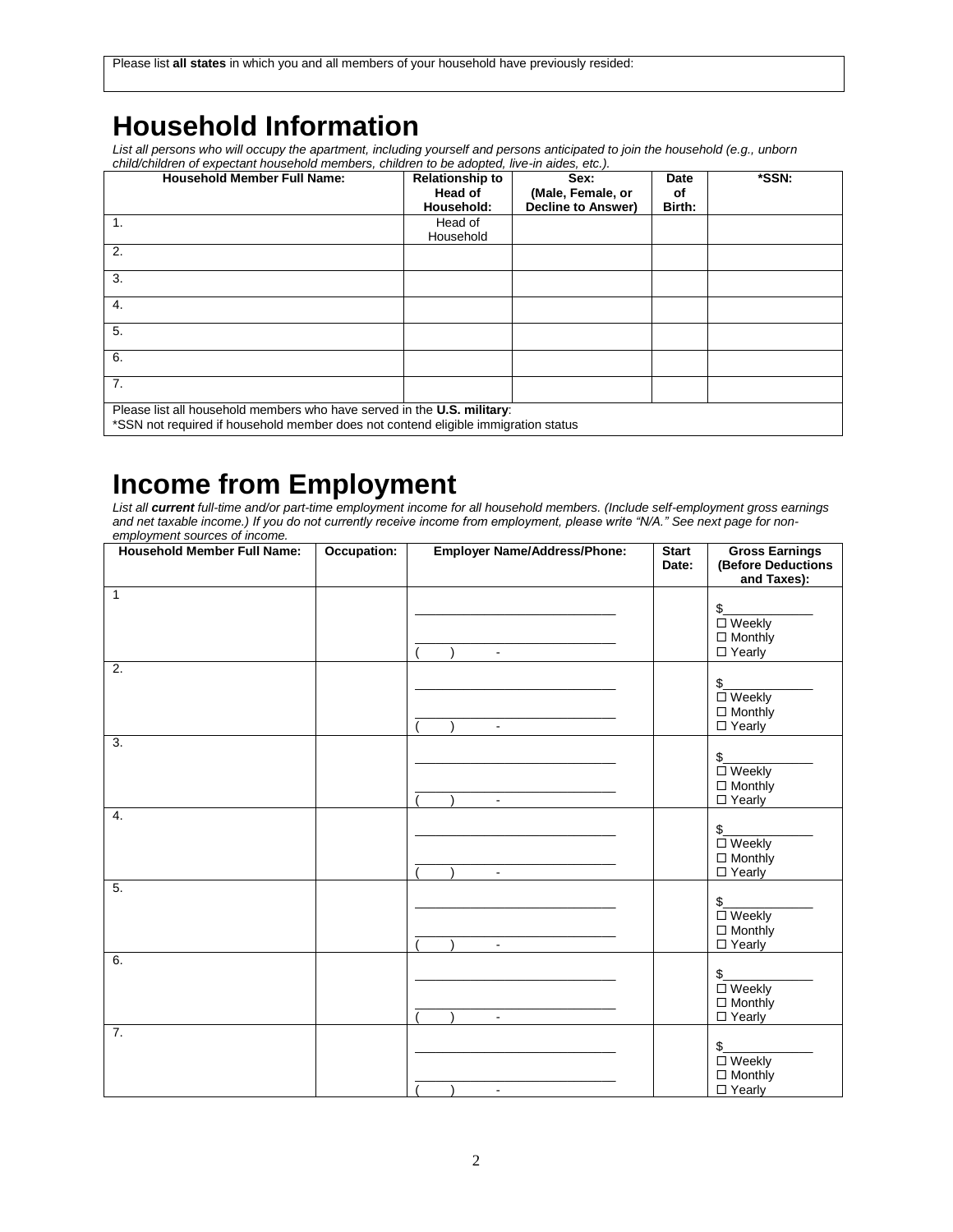## **Income from Other Sources**

*List any and all other income sources not previously reported, including but not limited to: Social Security, S.S.I., AFDC/TANF, pension, disability compensation, Armed Forces regular and special pay, unemployment compensation, alimony, child support, annuities, dividends, income from rental property, recurring monetary contributions, etc. If you do not have any sources of additional income, please write "N/A."*

| <b>Household Member Full Name:</b> | Type of Income: | <b>Income Amount:</b>                            |
|------------------------------------|-----------------|--------------------------------------------------|
| 1.                                 |                 |                                                  |
|                                    |                 | \$<br>$\Box$ Weekly $\Box$ Monthly $\Box$ Yearly |
| 2.                                 |                 | \$<br>$\Box$ Weekly $\Box$ Monthly $\Box$ Yearly |
|                                    |                 |                                                  |
| 3.                                 |                 | \$<br>$\Box$ Weekly $\Box$ Monthly $\Box$ Yearly |
| 4.                                 |                 |                                                  |
|                                    |                 | \$<br>$\Box$ Weekly $\Box$ Monthly $\Box$ Yearly |
| 5.                                 |                 |                                                  |
|                                    |                 | \$<br>$\Box$ Weekly $\Box$ Monthly $\Box$ Yearly |
| 6.                                 |                 |                                                  |
|                                    |                 | \$<br>$\Box$ Weekly $\Box$ Monthly $\Box$ Yearly |
| 7.                                 |                 |                                                  |
|                                    |                 | $\Box$ Weekly $\Box$ Monthly $\Box$ Yearly       |

## **Assets**

| Complete each category as applicable, or write "N/A."                            |                                  |                                                                                   |                                                                  |  |
|----------------------------------------------------------------------------------|----------------------------------|-----------------------------------------------------------------------------------|------------------------------------------------------------------|--|
| <b>Checking Account</b>                                                          | Last 4 Digits of Account Number: |                                                                                   | Current Balance as of Last Statement Date:                       |  |
|                                                                                  |                                  |                                                                                   | \$<br>as of<br>$\prime$<br>$\sqrt{ }$                            |  |
|                                                                                  |                                  |                                                                                   |                                                                  |  |
| Name/Address of Bank                                                             |                                  |                                                                                   |                                                                  |  |
|                                                                                  | Last 4 Digits of Account Number: |                                                                                   | Current Balance as of Last Statement Date                        |  |
| <b>Additional Checking Account</b>                                               |                                  |                                                                                   | \$<br>as of<br>$\prime$<br>$\sqrt{ }$                            |  |
|                                                                                  |                                  |                                                                                   |                                                                  |  |
| Name/Address of Bank                                                             |                                  |                                                                                   |                                                                  |  |
|                                                                                  |                                  |                                                                                   |                                                                  |  |
| <b>Savings Account</b>                                                           | Last 4 Digits of Account Number: |                                                                                   | Current Balance as of Last Statement Date                        |  |
|                                                                                  |                                  |                                                                                   | \$<br>$\left  \right $<br>as of                                  |  |
| Name/Address of Bank                                                             |                                  |                                                                                   |                                                                  |  |
|                                                                                  |                                  |                                                                                   |                                                                  |  |
| <b>Money Market Account</b>                                                      | Last 4 Digits of Account Number: |                                                                                   | Current Balance as of Last Statement Date                        |  |
|                                                                                  |                                  |                                                                                   | \$<br>$\prime$<br>as of<br>$\sqrt{ }$                            |  |
| Name/Address of Bank                                                             |                                  |                                                                                   |                                                                  |  |
|                                                                                  |                                  |                                                                                   |                                                                  |  |
|                                                                                  |                                  |                                                                                   | Current Balance as of Last Statement Date                        |  |
| <b>Certificate of Deposit Account</b>                                            | Last 4 Digits of Account Number: |                                                                                   | $\left  \begin{array}{cc} \end{array} \right $                   |  |
|                                                                                  |                                  |                                                                                   | \$<br>as of                                                      |  |
| Name/Address of Bank                                                             |                                  |                                                                                   |                                                                  |  |
|                                                                                  |                                  |                                                                                   |                                                                  |  |
| 401K/Other Retirement Account                                                    | Last 4 Digits of Account Number: |                                                                                   | Current Balance as of Last Statement Date                        |  |
|                                                                                  |                                  |                                                                                   | \$<br>as of<br>$\prime$<br>$\sqrt{ }$                            |  |
| Name/Address of Bank                                                             |                                  |                                                                                   |                                                                  |  |
|                                                                                  |                                  |                                                                                   |                                                                  |  |
| Do you receive income in the form of a pre-paid debit card (e.g. Direct Express, |                                  |                                                                                   | Current Balance as of Last Statement Date                        |  |
| EBT, etc.)? $\Box$ Yes $\Box$ No                                                 |                                  |                                                                                   | $\left  \right $<br>as of                                        |  |
| Do you own any stocks/bonds?                                                     |                                  |                                                                                   | If yes, what is the current value?                               |  |
| $\Box$ Yes $\Box$ No                                                             |                                  |                                                                                   |                                                                  |  |
| Do you own any savings bonds?                                                    |                                  |                                                                                   | If yes, what is the current value?                               |  |
| $\Box$ Yes $\Box$ No                                                             |                                  |                                                                                   |                                                                  |  |
|                                                                                  |                                  |                                                                                   |                                                                  |  |
| Do you own any real estate?                                                      |                                  | If yes, what is the current value?                                                |                                                                  |  |
| $\Box$ Yes $\Box$ No                                                             |                                  |                                                                                   |                                                                  |  |
| Have you ever owned any real estate?                                             |                                  | If yes, when?<br>the control of the control of the control of                     |                                                                  |  |
| $\Box$ Yes $\Box$ No                                                             |                                  | When was it sold?                                                                 |                                                                  |  |
|                                                                                  |                                  | For how much? \$                                                                  |                                                                  |  |
| Has any adult family member sold, given away, or otherwise                       |                                  |                                                                                   | If yes, list each asset and the amount received for each asset:: |  |
| disposed of any assets for less than fair market value during the                |                                  | Type of Asset _________________________ Amount \$ _______________________________ |                                                                  |  |
| past two years?                                                                  |                                  |                                                                                   |                                                                  |  |
| $\Box$ Yes $\Box$ No                                                             |                                  | Type of Asset                                                                     | Amount \$                                                        |  |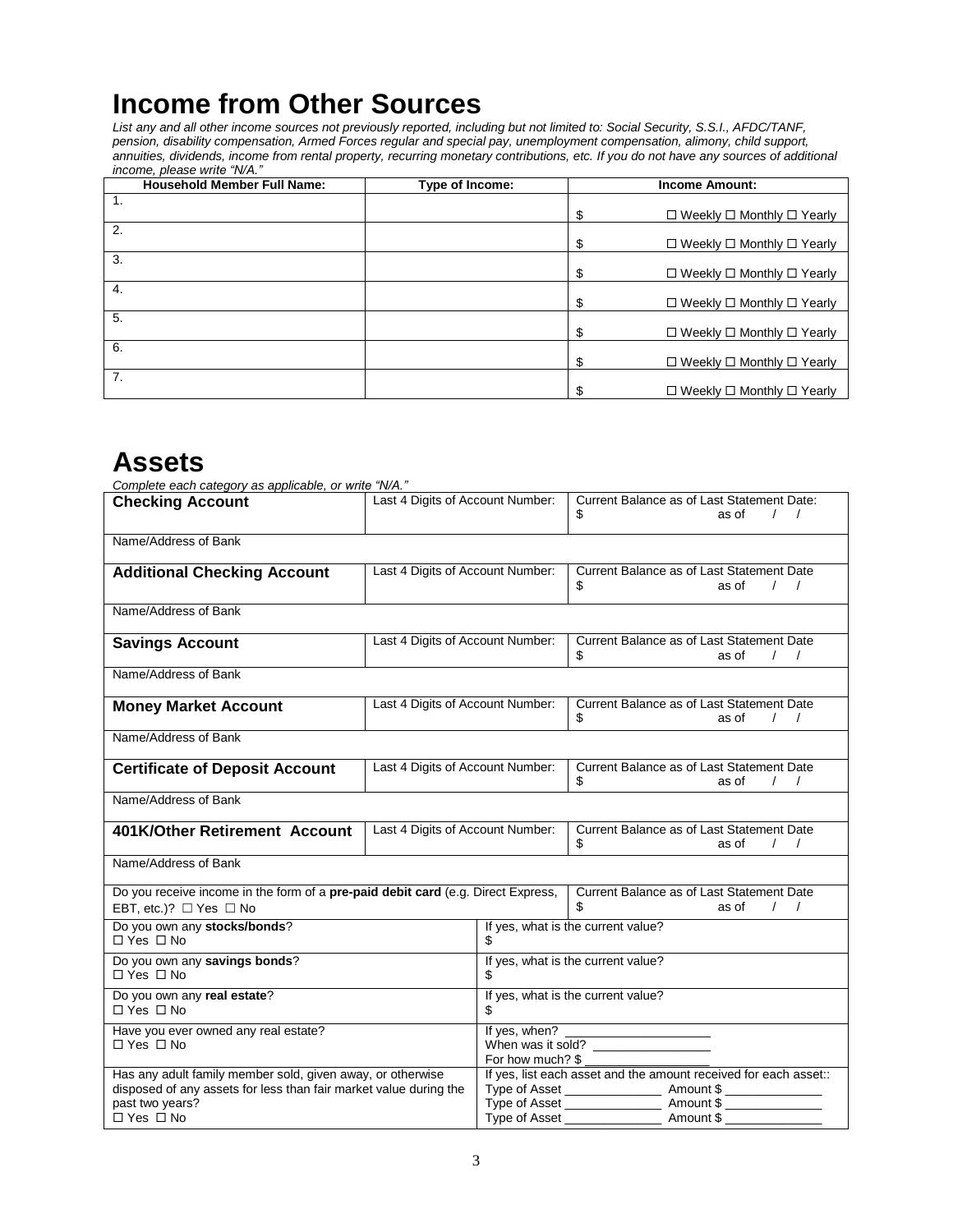## **Student Status**

| <b>Full Name of Student:</b> | Eist all household members that are carrently emolied in an educational program, or which while<br><b>School Name/Address/Phone:</b> | <b>Enrollment Status:</b>            |
|------------------------------|--------------------------------------------------------------------------------------------------------------------------------------|--------------------------------------|
| 1.                           | $\omega$                                                                                                                             | $\Box$ Full-Time<br>□ Part-Time      |
| 2.                           | $\blacksquare$                                                                                                                       | $\Box$ Full-Time<br>$\Box$ Part-Time |
| 3.                           | $\lambda$<br>$\blacksquare$                                                                                                          | $\Box$ Full-Time<br>$\Box$ Part-Time |
| 4.                           | $\lambda$<br>$\blacksquare$                                                                                                          | $\Box$ Full-Time<br>□ Part-Time      |
| 5.                           | $\lambda$<br>$\omega$                                                                                                                | $\Box$ Full-Time<br>$\Box$ Part-Time |
| 6.                           | $\mathbf{r}$                                                                                                                         | $\Box$ Full-Time<br>□ Part-Time      |
| 7.                           | $\blacksquare$                                                                                                                       | $\Box$ Full-Time<br>$\Box$ Part-Time |

*List all household members that are currently enrolled in an educational program, or write "N/A."*

## **Child Care and Medical Expenses**

| Complete each question as applicable, or write "N/A." |                                                    |                                |                          |  |
|-------------------------------------------------------|----------------------------------------------------|--------------------------------|--------------------------|--|
| Do you pay for child care expenses                    | If yes, name/address/phone of child care provider: | Estimate of monthly child care |                          |  |
| for any household member under                        |                                                    | costs:                         |                          |  |
| the age of 13?                                        |                                                    |                                |                          |  |
| $\Box$ Yes $\Box$ No                                  |                                                    |                                | S                        |  |
| Names of children requiring child                     |                                                    |                                |                          |  |
| care:                                                 |                                                    |                                |                          |  |
|                                                       |                                                    |                                |                          |  |
| If you are 62 or older or disabled, do                | If yes, please indicate                            | Amount of monthly              | Amount of other medical  |  |
| you anticipate any medical and/or                     | the estimated yearly                               | Medicare premium:              | insurance monthly costs: |  |
| health related expenses for the next                  | expense amount:                                    |                                |                          |  |
| 12 months that are not reimbursed                     | S                                                  | \$                             | J                        |  |
| by any medical plan/insurance?                        |                                                    |                                |                          |  |
| $\Box$ Yes $\Box$ No $\Box$ N/A                       |                                                    |                                |                          |  |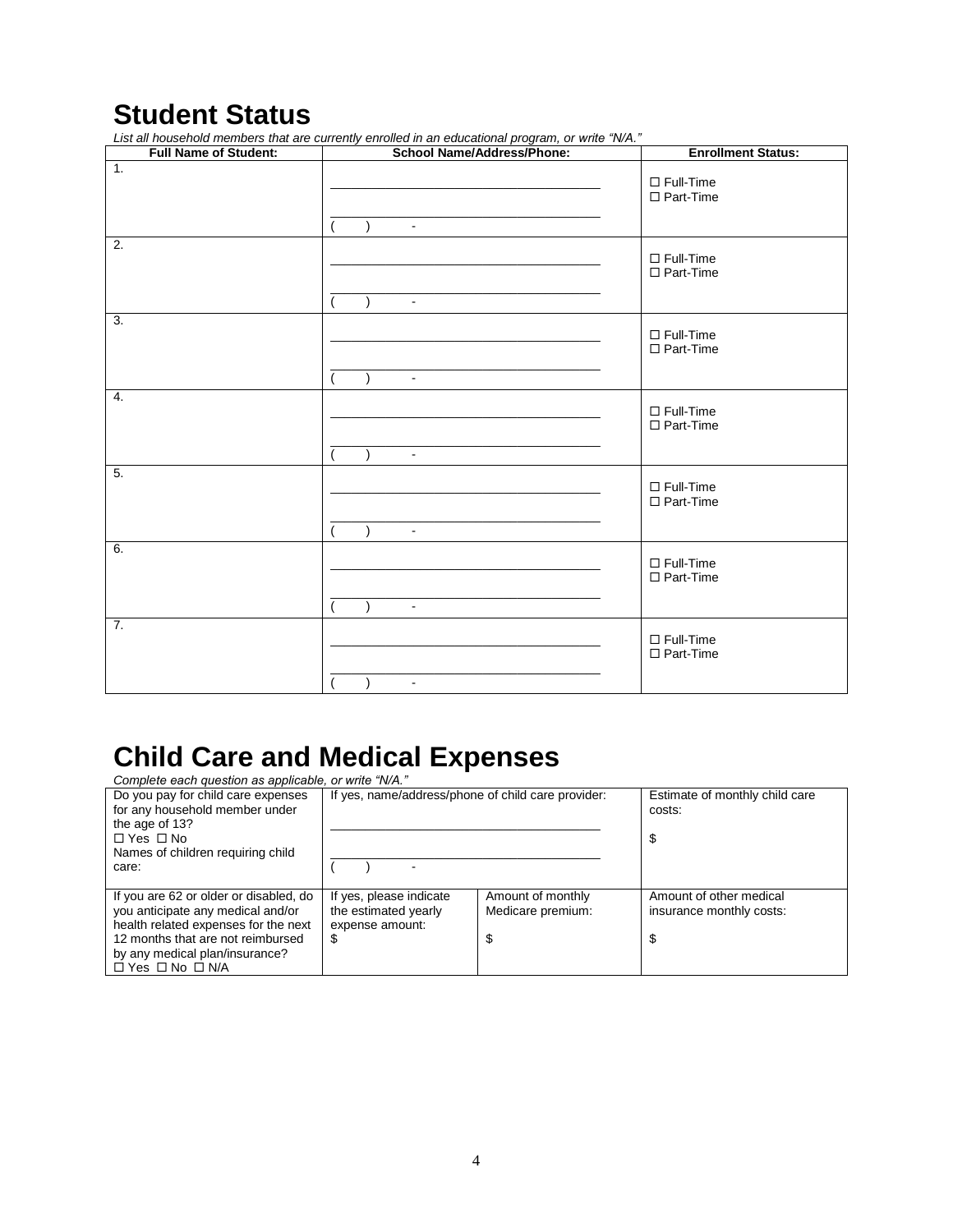## **Program Information**

*Complete each category as applicable, or write "N/A."*

| Do you presently reside in a development where your<br>rent is based upon your income?<br>$\Box$ Yes $\Box$ No                                                                                                                                                                                  | If yes, explain:                         |               |
|-------------------------------------------------------------------------------------------------------------------------------------------------------------------------------------------------------------------------------------------------------------------------------------------------|------------------------------------------|---------------|
| How did you hear about our development?                                                                                                                                                                                                                                                         | Why are you applying to our development? |               |
| Were you or any member of your household ever convicted of a felony?<br>$\Box$ Yes $\Box$ No                                                                                                                                                                                                    |                                          | If yes, when? |
| Explain circumstances briefly:                                                                                                                                                                                                                                                                  |                                          |               |
| Have you or any member of your household ever been evicted?<br>$\Box$ Yes $\Box$ No                                                                                                                                                                                                             |                                          | If yes, when? |
| If yes, was the eviction from federally assisted housing for drug-related criminal activity?<br>$\Box$ Yes $\Box$ No                                                                                                                                                                            |                                          |               |
| Explain circumstances briefly:                                                                                                                                                                                                                                                                  |                                          |               |
| Has anyone in your household been convicted of violating any drug-related laws?<br>$\Box$ Yes $\Box$ No                                                                                                                                                                                         |                                          | If yes, when? |
| Explain circumstances briefly:                                                                                                                                                                                                                                                                  |                                          |               |
| Is anyone in your household currently engaged in the use of illegal drugs?<br>$\Box$ Yes $\Box$ No                                                                                                                                                                                              |                                          |               |
| Explain circumstances briefly:                                                                                                                                                                                                                                                                  |                                          |               |
| $\Box$ Yes $\Box$ No                                                                                                                                                                                                                                                                            |                                          |               |
| Explain circumstances briefly:                                                                                                                                                                                                                                                                  |                                          |               |
| Certain federal affordable housing programs prohibit individuals who are listed on a lifetime sex offender registry from being<br>eligible for tenancy. Is any member of your household subject to a state sex offender lifetime registration requirement in any State?<br>$\Box$ Yes $\Box$ No |                                          |               |

**You have certain rights under federal, state, and local laws with respect to your consumer report. In evaluating your application, a consumer reporting agency listed below may provide us with information. Credit Bureaus:**

- **Experian (TRW), Attn: NCAC, P.O. Box 2002, Allen, TX 75013 (888) 397-3742**
- **TransUnion, Consumer disclosure center, 2 Baldwin Place, P.O. Box 1000, Chester, PA 19022 (800) 888-4213**
- **Equifax (CBI), PO Box 740241, Atlanta, GA 30374 (800) 685-1111**

**Civil Records:**

 **First American Registry, Inc., Attn: Consumer Relations, 11140 Rockville Pike, PMB 1200, Rockville, MD 20852 (888) 333-2413**

**Additionally, you have a right to (1) inspect and receive one free copy of such report by contacting the consumer reporting agencies listed above; (2) obtain a free copy of the report from each national consumer reporting agency annually, and/or a report from www.annualcreditreport.com; and (3) dispute any inaccurate information in the report with the consumer reporting agency.**

**Under the Fair Credit Reporting Act, you have a right to request disclosure of the nature and scope of the investigation. You must be told if**  information in your file has been used against you. You have a right to know what is in your file, and this disclosure may be free. You have the **right to ask for your credit score (there may be a fee for this service). You have the right to dispute incomplete or inaccurate information. Consumer reporting agencies must correct inaccurate, incomplete, or unverifiable information.**

**By signing, you authorize us to contact any references listed and to obtain consumer reports, which may include rental payment history and criminal background information about you and any occupants in the premises in order to verify the above information.** 

**\_\_\_\_\_\_\_\_\_\_\_\_\_\_\_\_\_\_\_\_\_\_\_\_\_\_\_\_\_\_\_\_\_\_\_\_\_\_\_\_\_\_\_\_\_\_\_\_\_\_\_\_\_\_\_\_\_\_\_\_\_\_\_\_\_\_\_\_\_\_\_\_\_\_\_\_\_\_\_\_\_\_\_\_\_\_\_\_\_\_\_\_\_\_\_\_\_\_\_\_\_\_\_\_\_\_\_\_\_\_\_\_\_\_\_\_\_\_\_\_ Signature of Head of Household Date**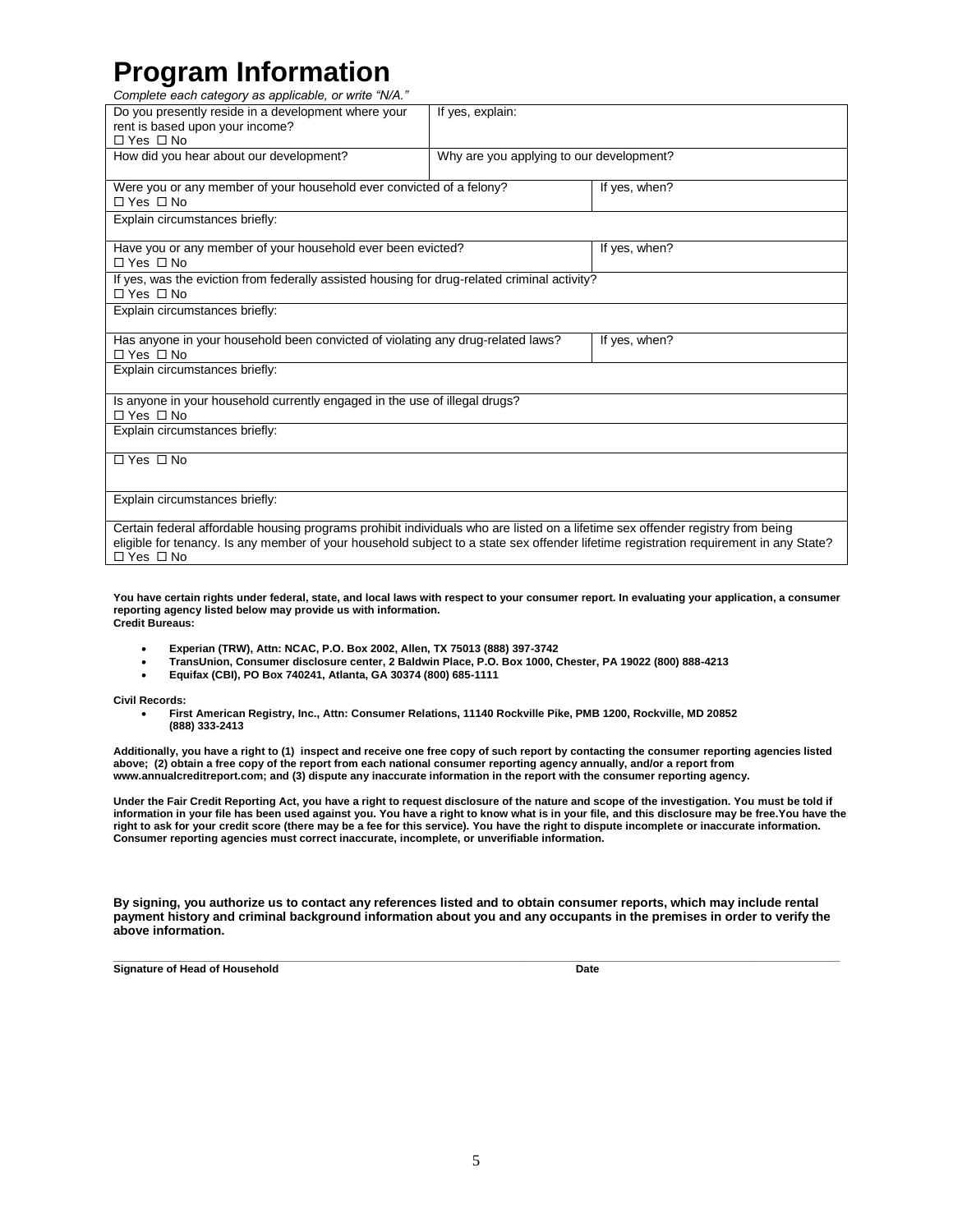I authorize you to obtain reports that may include credit reports, investigative consumer reports, unlawful detainer (eviction) reports, bad check searches, social security number verification, and previous tenant and employment history.

In connection with the application to rent the property located at Oaks on Clark, ("**Applicant**") hereby authorizes the property owner (either directly or through its designated agents and its employees) to investigate Applicant's employment, financial, credit, criminal, litigation and rental history and to obtain reports that may include credit reports, investigative consumer reports, criminal record information, unlawful detainer (eviction) reports, employment history, bad check searches, social security number verification, and previous tenant and employment history.

| <b>Signature of Head of Household</b>     | <b>Date</b> |
|-------------------------------------------|-------------|
| Signature of Applicant Over Age 18        | Date        |
| <b>Signature of Applicant Over Age 18</b> | Date        |

**WARNING: MISLEADING WILLFULL FALSE STATEMENTS OR MISRPRESENTATIONS OF THIS APPLICATION WILL BE GROUNDS FOR REJECTION OF THIS APPLICATION. AN INCOMPLETE APPLICATION WILL BE RETURNED TO THE APPLICANT FOR FULL COMPLETION (ONLY ONCE).**

#### **I DECLARE THAT THE STATEMENTS CONTAINED IN THIS APPLICATION ARE TRUE AND COMPLETE TO THE BEST OF MY KNOWLEDGE**

| <b>Signature of Head of Household</b>     | Date |
|-------------------------------------------|------|
| <b>Signature of Applicant Over Age 18</b> | Date |
| <b>Signature of Applicant Over Age 18</b> | Date |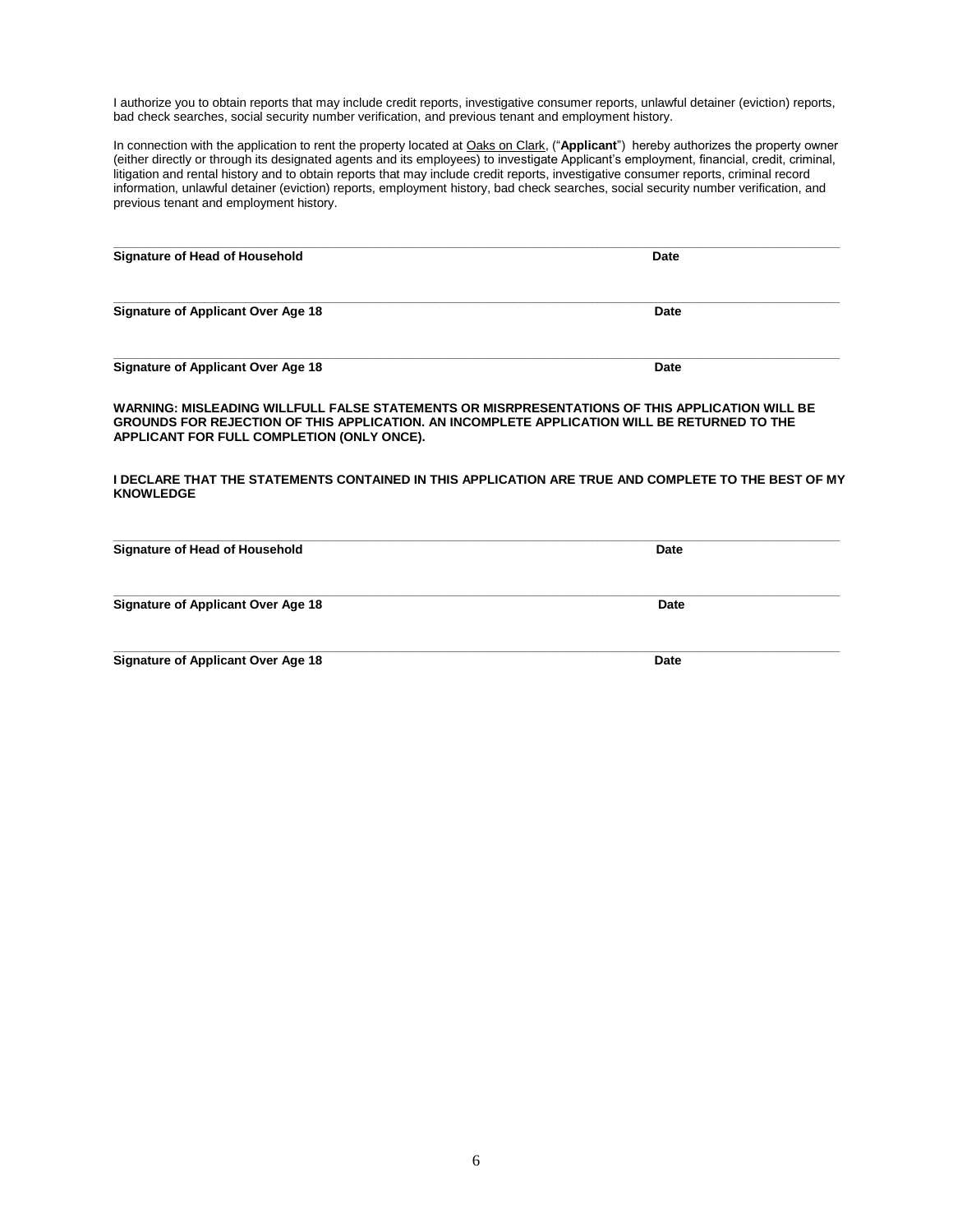## **Demographic Data**

*The following information is used only to determine program utilization for statistical purposes. This information will not affect the processing of this application and is optional.*

## **Attention**

*Please do not submit more than one application per household or copies of an application. The filing of this application in no*  way quarantees you an apartment. No large appliances, or waterbeds are permitted without the owner's prior written approval *and signed agreement. We do not insure your personal property; we encourage you to purchase renter's insurance for your personal belongings.*

#### **Ethnicity:**

 $\Box$  Hispanic or Latino  $\Box$  Not Hispanic or Latino

#### **Race:**

 $\Box$  American Indian or Alaskan Native  $\Box$  Asian  $\Box$  Black or African American  $\Box$  Native Hawaiian or Other Pacific Islander □ White

**If you are Limited English Proficient and need assistance to communicate (written or verbal) with us, which language do you prefer? \_\_\_\_\_\_\_\_\_\_\_\_\_\_\_\_\_\_\_\_\_\_\_\_\_\_\_\_\_\_\_\_\_\_\_\_\_\_\_\_\_\_\_\_\_\_\_\_\_\_\_\_\_\_\_\_\_\_\_\_\_\_**

*Title 18, Section 1001 of the U.S. Code states that a person is guilty of a felony for knowingly and willingly making false or fraudulent statements to any department of the United States Government. HUD and any owner (or any employee of HUD or the owner) may be subject to penalties for unauthorized disclosures or improper use of information collected based on the consent form. Use of the information collected based on this verification form is restricted to the purposes cited above. Any person who knowingly or willingly requests, obtains or discloses any information under false pretenses concerning an applicant or participant may be subject to a misdemeanor and fined not more than \$5,000. Any applicant or participant affected by negligent disclosure of information may bring civil action for damages, and seek other relief, as may be appropriate, against the officer or employee of HUD or the owner responsible for the unauthorized disclosure or improper use. Penalty provisions for misusing the social security number are contained in the \*\*Social Security Act at 208 (a) (6), (7) and (8). Violation of these provisions are cited as violations of 42 U.S.C. 408 (a) (6), (7) and (8).*

*Oaks on Clark is an Equal Housing Opportunity provider and does not discriminate on the basis of disability in the*  admission or access to, or treatment or employment in, its federally assisted programs and activities. A senior *executive has been designated to coordinate compliance with the nondiscrimination requirements contained in the Department of Housing and Urban Development's regulations implementing Section 504 (24 CFR, part 8 dated June 2, 1988). You may address your request for review or reconsideration to: Fair Housing Officer, Related Management Company, L.P., 423 W. 55th St, 9th Fl. NY, NY 10019, (646) 767-3253, NY TTY 1-800-662-1220. Application revised 2.10.2020 TX\_CO*

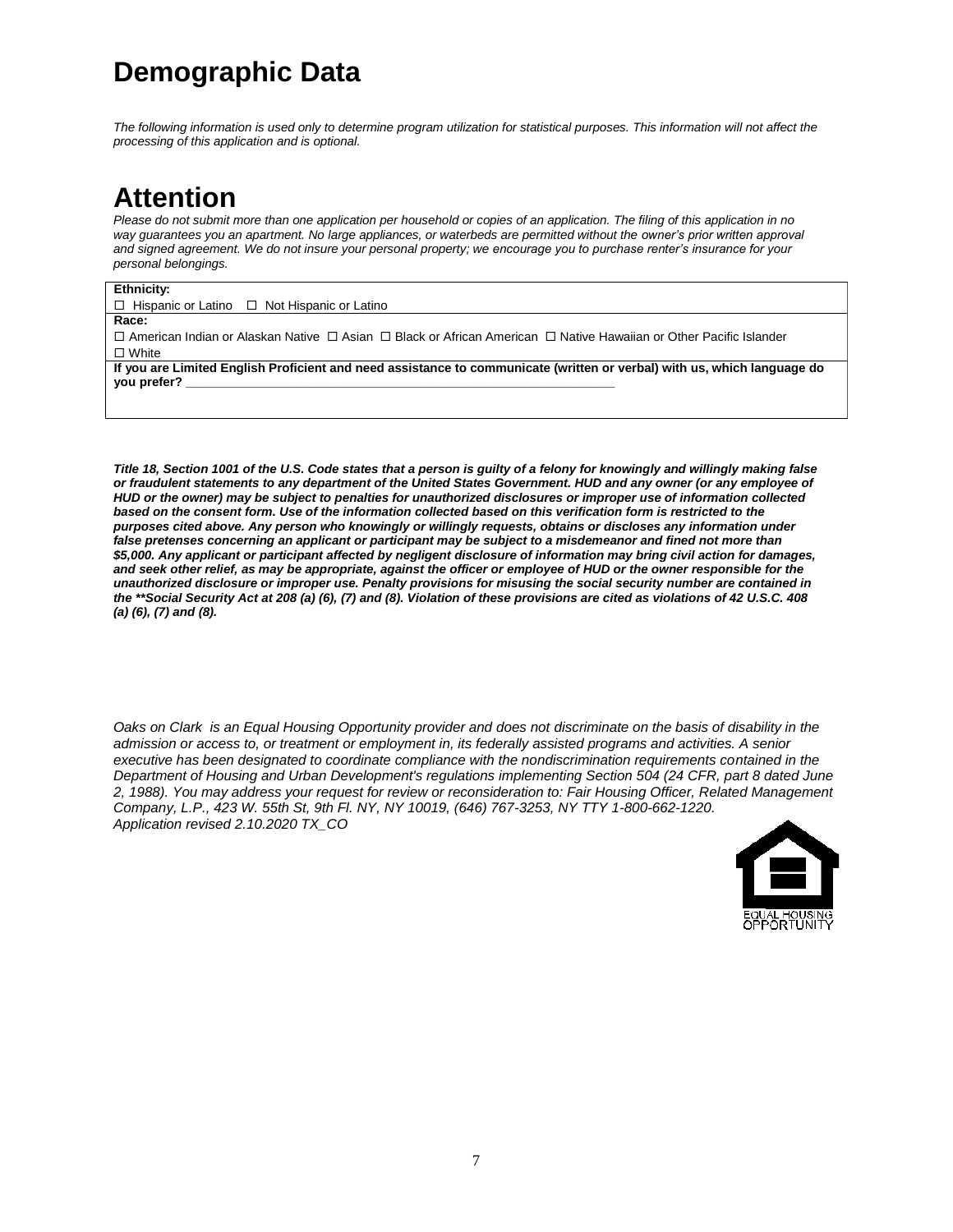#### **Oaks on Clark**

#### **Notice of Occupancy Rights under the Violence Against Women Act**<sup>1</sup>

#### **To all Tenants and Applicants**

The Violence Against Women Act (VAWA) provides protections for victims of domestic violence, dating violence, sexual assault, or stalking. VAWA protections are not only available to women, but are available equally to all individuals regardless of sex, gender identity, or sexual orientation.<sup>2</sup> The U.S. Department of Housing and Urban Development (HUD) is the Federal agency that oversees that **Multi Family Section 8 Program/Housing Tax Credit** is in compliance with VAWA. This notice explains your rights under VAWA. A HUD-approved certification form is attached to this notice. You can fill out this form to show that you are or have been a victim of domestic violence, dating violence, sexual assault, or stalking, and that you wish to use your rights under VAWA."

#### **Protections for Applicants**

If you otherwise qualify for assistance under **Multi Family Section 8 Program/Housing Tax Credit** you cannot be denied admission or denied assistance because you are or have been a victim of domestic violence, dating violence, sexual assault, or stalking.

#### **Protections for Tenants**

 $\overline{\phantom{a}}$ 

If you are receiving assistance under **Multi Family Section 8 Program/Housing Tax Credit,** you may not be denied assistance, terminated from participation, or be evicted from your rental housing because you are or have been a victim of domestic violence, dating violence, sexual assault, or stalking.

Also, if you or an affiliated individual of yours is or has been the victim of domestic violence, dating violence, sexual assault, or stalking by a member of your household or any guest, you may not be denied rental assistance or occupancy rights under **Multi Family Section 8 Program/Housing Tax Credit** solely on the basis of criminal activity directly relating to that domestic violence, dating violence, sexual assault, or stalking.

<sup>1</sup> The notice uses OAKS ON CLARK for housing provider but the housing provider should insert its name where OAKS ON CLARK is used. HUD's program-specific regulations identify the individual or entity responsible for providing the notice of occupancy rights.

<sup>2</sup> Despite the name of this law, VAWA protection is available regardless of sex, gender identity, or sexual orientation.

<sup>3</sup>Housing providers cannot discriminate on the basis of any protected characteristic, including race, color, national origin, religion, sex, familial status, disability, or age. HUD-assisted and HUD-insured housing must be made available to all otherwise eligible individuals regardless of actual or perceived sexual orientation, gender identity, or marital status.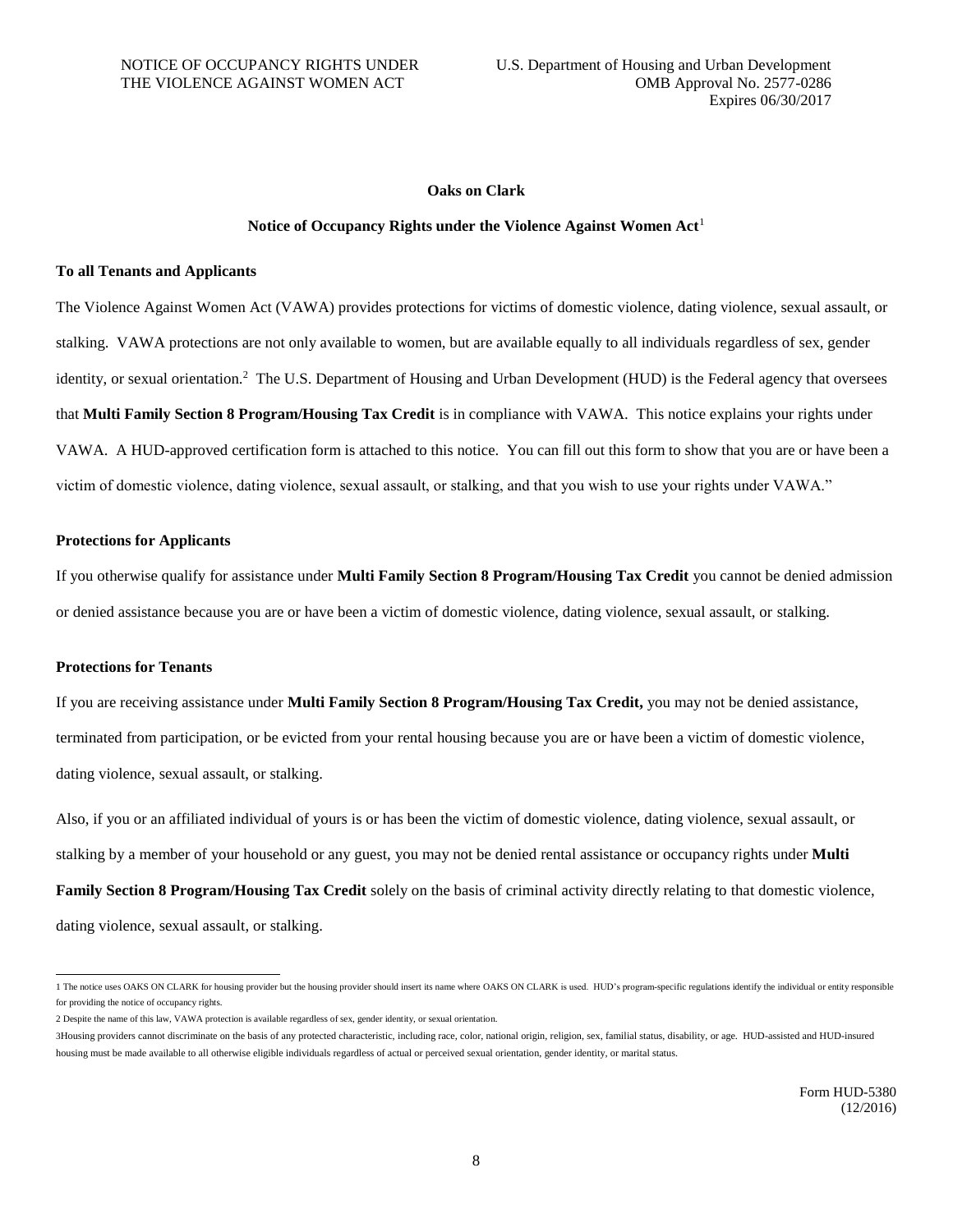Affiliated individual means your spouse, parent, brother, sister, or child, or a person to whom you stand in the place of a parent or guardian (for example, the affiliated individual is in your care, custody, or control); or any individual, tenant, or lawful occupant living in your household.

#### **Removing the Abuser or Perpetrator from the Household**

OAKS ON CLARK may divide (bifurcate) your lease in order to evict the individual or terminate the assistance of the individual who has engaged in criminal activity (the abuser or perpetrator) directly relating to domestic violence, dating violence, sexual assault, or stalking.

If OAKS ON CLARK chooses to remove the abuser or perpetrator, OAKS ON CLARK may not take away the rights of eligible tenants to the unit or otherwise punish the remaining tenants. If the evicted abuser or perpetrator was the sole tenant to have established eligibility for assistance under the program, OAKS ON CLARK must allow the tenant who is or has been a victim and other household members to remain in the unit for a period of time, in order to establish eligibility under the program or under another HUD housing program covered by VAWA, or, find alternative housing.

In removing the abuser or perpetrator from the household, OAKS ON CLARK must follow Federal, State, and local eviction procedures. In order to divide a lease, OAKS ON CLARK may, but is not required to, ask you for documentation or certification of the incidences of domestic violence, dating violence, sexual assault, or stalking.

#### **Moving to Another Unit**

Upon your request, OAKS ON CLARK may permit you to move to another unit, subject to the availability of other units, and still keep your assistance. In order to approve a request, OAKS ON CLARK may ask you to provide documentation that you are requesting to move because of an incidence of domestic violence, dating violence, sexual assault, or stalking. If the request is a request for emergency transfer, the housing provider may ask you to submit a written request or fill out a form where you certify that you meet the criteria for an emergency transfer under VAWA. The criteria are:

**(1) You are a victim of domestic violence, dating violence, sexual assault, or stalking.** If your housing provider does not already have documentation that you are a victim of domestic violence, dating violence, sexual assault, or stalking, your housing provider may ask you for such documentation, as described in the documentation section below.

**(2) You expressly request the emergency transfer.** Your housing provider may choose to require that you submit a form, or may accept another written or oral request.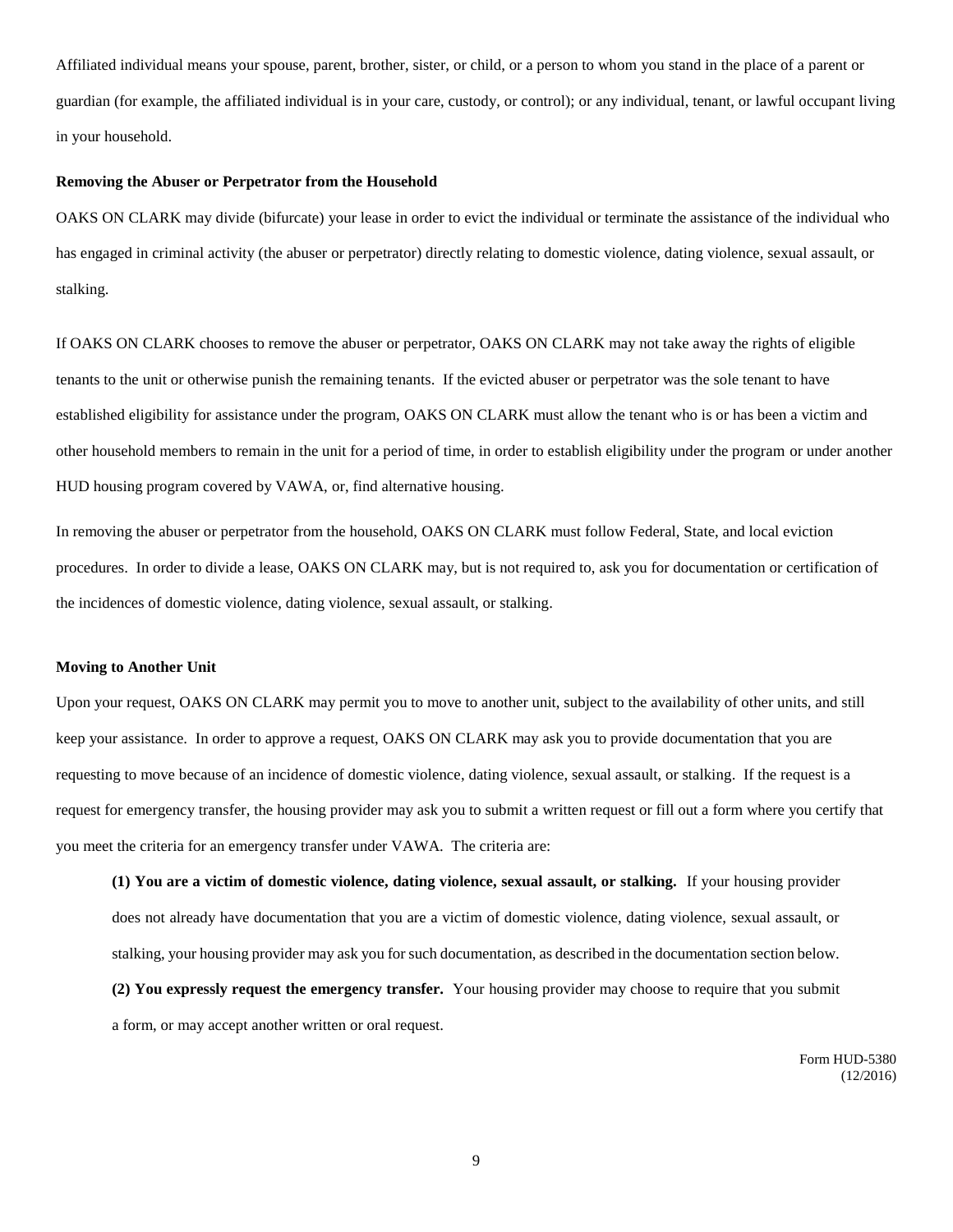#### **(3) You reasonably believe you are threatened with imminent harm from further violence if you remain in your**

**current unit.** This means you have a reason to fear that if you do not receive a transfer you would suffer violence in the very near future.

#### **OR**

**You are a victim of sexual assault and the assault occurred on the premises during the 90-calendar-day period before you request a transfer.** If you are a victim of sexual assault, then in addition to qualifying for an emergency transfer because you reasonably believe you are threatened with imminent harm from further violence if you remain in your unit, you may qualify for an emergency transfer if the sexual assault occurred on the premises of the property from which you are seeking your transfer, and that assault happened within the 90-calendar-day period before you expressly request the transfer.

OAKS ON CLARK will keep confidential requests for emergency transfers by victims of domestic violence, dating violence, sexual assault, or stalking, and the location of any move by such victims and their families.

OAKS ON CLARK's emergency transfer plan provides further information on emergency transfers, and OAKS ON CLARK must make a copy of its emergency transfer plan available to you if you ask to see it.

#### **Documenting You Are or Have Been a Victim of Domestic Violence, Dating Violence, Sexual Assault or Stalking**

OAKS ON CLARK can, but is not required to, ask you to provide documentation to "certify" that you are or have been a victim of domestic violence, dating violence, sexual assault, or stalking. Such request from OAKS ON CLARK must be in writing, and OAKS ON CLARK must give you at least 14 business days (Saturdays, Sundays, and Federal holidays do not count) from the day you receive the request to provide the documentation. OAKS ON CLARK may, but does not have to, extend the deadline for the submission of documentation upon your request.

You can provide one of the following to OAKS ON CLARK as documentation. It is your choice which of the following to submit if OAKS ON CLARK asks you to provide documentation that you are or have been a victim of domestic violence, dating violence, sexual assault, or stalking.

 A complete HUD-approved certification form given to you by OAKS ON CLARK with this notice, that documents an incident of domestic violence, dating violence, sexual assault, or stalking. The form will ask for your name, the date, time, and location of the incident of domestic violence, dating violence, sexual assault, or stalking, and a description of the incident. The certification form provides for including the name of the abuser or perpetrator if the name of the abuser or perpetrator is known and is safe to provide.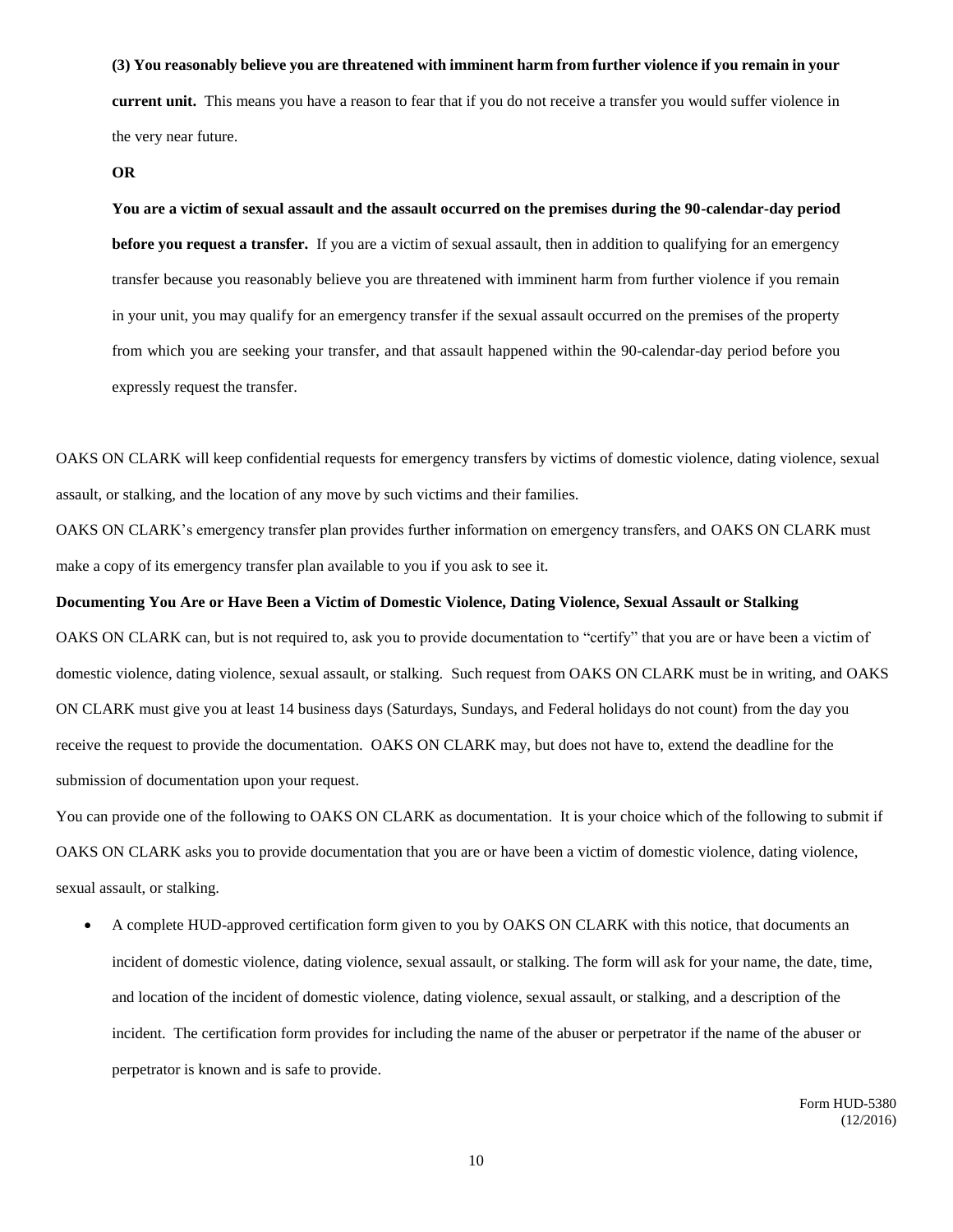- A record of a Federal, State, tribal, territorial, or local law enforcement agency, court, or administrative agency that documents the incident of domestic violence, dating violence, sexual assault, or stalking. Examples of such records include police reports, protective orders, and restraining orders, among others.
- A statement, which you must sign, along with the signature of an employee, agent, or volunteer of a victim service provider, an attorney, a medical professional or a mental health professional (collectively, "professional") from whom you sought assistance in addressing domestic violence, dating violence, sexual assault, or stalking, or the effects of abuse, and with the professional selected by you attesting under penalty of perjury that he or she believes that the incident or incidents of domestic violence, dating violence, sexual assault, or stalking are grounds for protection.
- Any other statement or evidence that OAKS ON CLARK has agreed to accept.

If you fail or refuse to provide one of these documents within the 14 business days, OAKS ON CLARK does not have to provide you with the protections contained in this notice.

If OAKS ON CLARK receives conflicting evidence that an incident of domestic violence, dating violence, sexual assault, or stalking has been committed (such as certification forms from two or more members of a household each claiming to be a victim and naming one or more of the other petitioning household members as the abuser or perpetrator), OAKS ON CLARK has the right to request that you provide third-party documentation within thirty 30 calendar days in order to resolve the conflict. If you fail or refuse to provide third-party documentation where there is conflicting evidence, OAKS ON CLARK does not have to provide you with the protections contained in this notice.

#### **Confidentiality**

OAKS ON CLARK must keep confidential any information you provide related to the exercise of your rights under VAWA, including the fact that you are exercising your rights under VAWA.

OAKS ON CLARK must not allow any individual administering assistance or other services on behalf of OAKS ON CLARK (for example, employees and contractors) to have access to confidential information unless for reasons that specifically call for these individuals to have access to this information under applicable Federal, State, or local law.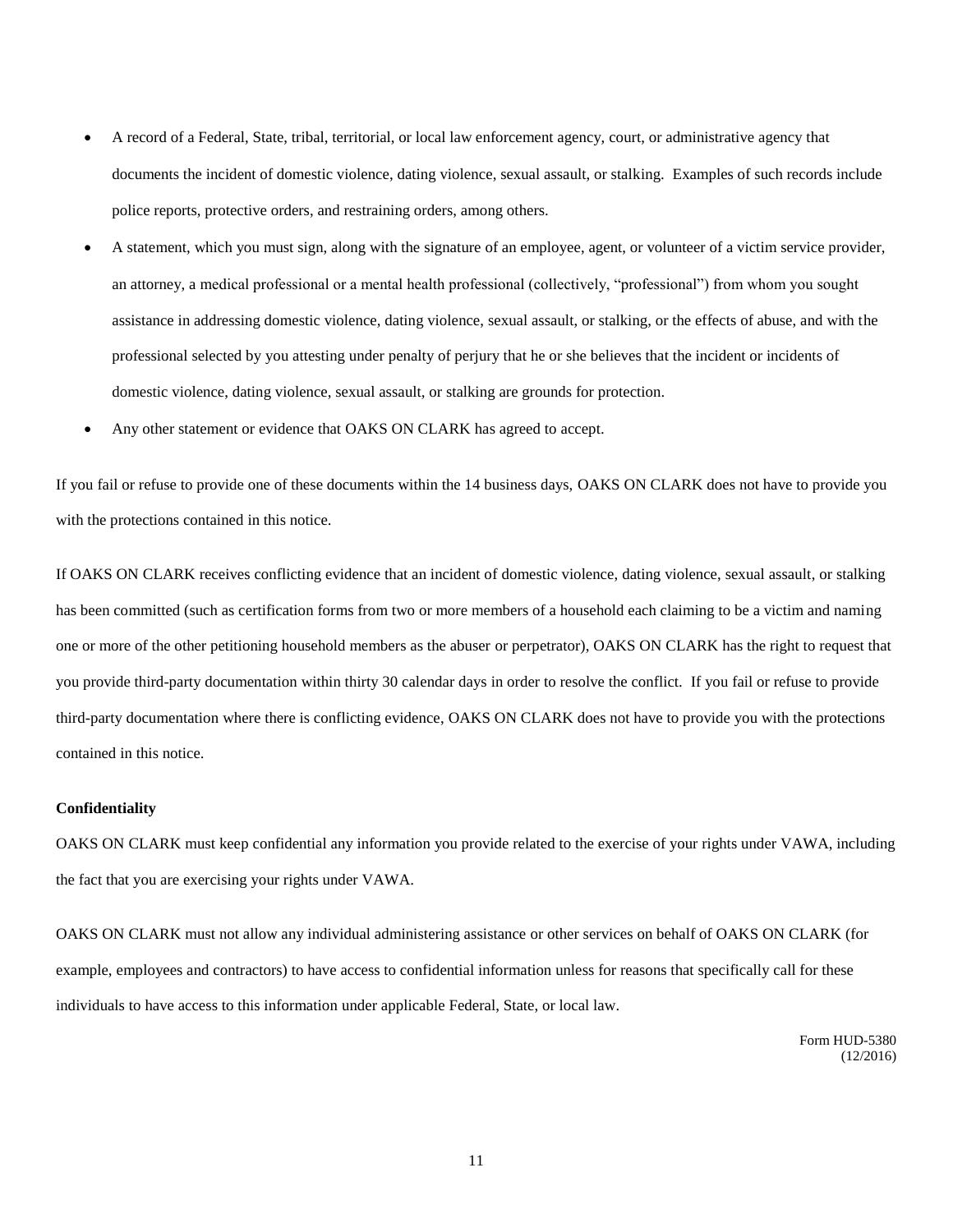OAKS ON CLARK must not enter your information into any shared database or disclose your information to any other entity or individual. OAKS ON CLARK, however, may disclose the information provided if:

- You give written permission to OAKS ON CLARK to release the information on a time limited basis.
- OAKS ON CLARK needs to use the information in an eviction or termination proceeding, such as to evict your abuser or perpetrator or terminate your abuser or perpetrator from assistance under this program.
- A law requires OAKS ON CLARK or your landlord to release the information.

VAWA does not limit OAKS ON CLARK's duty to honor court orders about access to or control of the property. This includes orders issued to protect a victim and orders dividing property among household members in cases where a family breaks up.

#### **Reasons a Tenant Eligible for Occupancy Rights under VAWA May Be Evicted or Assistance May Be Terminated**

You can be evicted and your assistance can be terminated for serious or repeated lease violations that are not related to domestic violence, dating violence, sexual assault, or stalking committed against you. However, OAKS ON CLARK cannot hold tenants who have been victims of domestic violence, dating violence, sexual assault, or stalking to a more demanding set of rules than it applies to tenants who have not been victims of domestic violence, dating violence, sexual assault, or stalking.

The protections described in this notice might not apply, and you could be evicted and your assistance terminated, if OAKS ON

- CLARK can demonstrate that not evicting you or terminating your assistance would present a real physical danger that:
- 1) Would occur within an immediate time frame, and
- 2) Could result in death or serious bodily harm to other tenants or those who work on the property.

If OAKS ON CLARK can demonstrate the above, OAKS ON CLARK should only terminate your assistance or evict you if there are no other actions that could be taken to reduce or eliminate the threat.

#### **Other Laws**

VAWA does not replace any Federal, State, or local law that provides greater protection for victims of domestic violence, dating violence, sexual assault, or stalking. You may be entitled to additional housing protections for victims of domestic violence, dating violence, sexual assault, or stalking under other Federal laws, as well as under State and local laws.

#### **Non-Compliance with The Requirements of This Notice**

You may report a covered housing provider's violations of these rights and seek additional assistance, if needed, by contacting or

filing a complaint with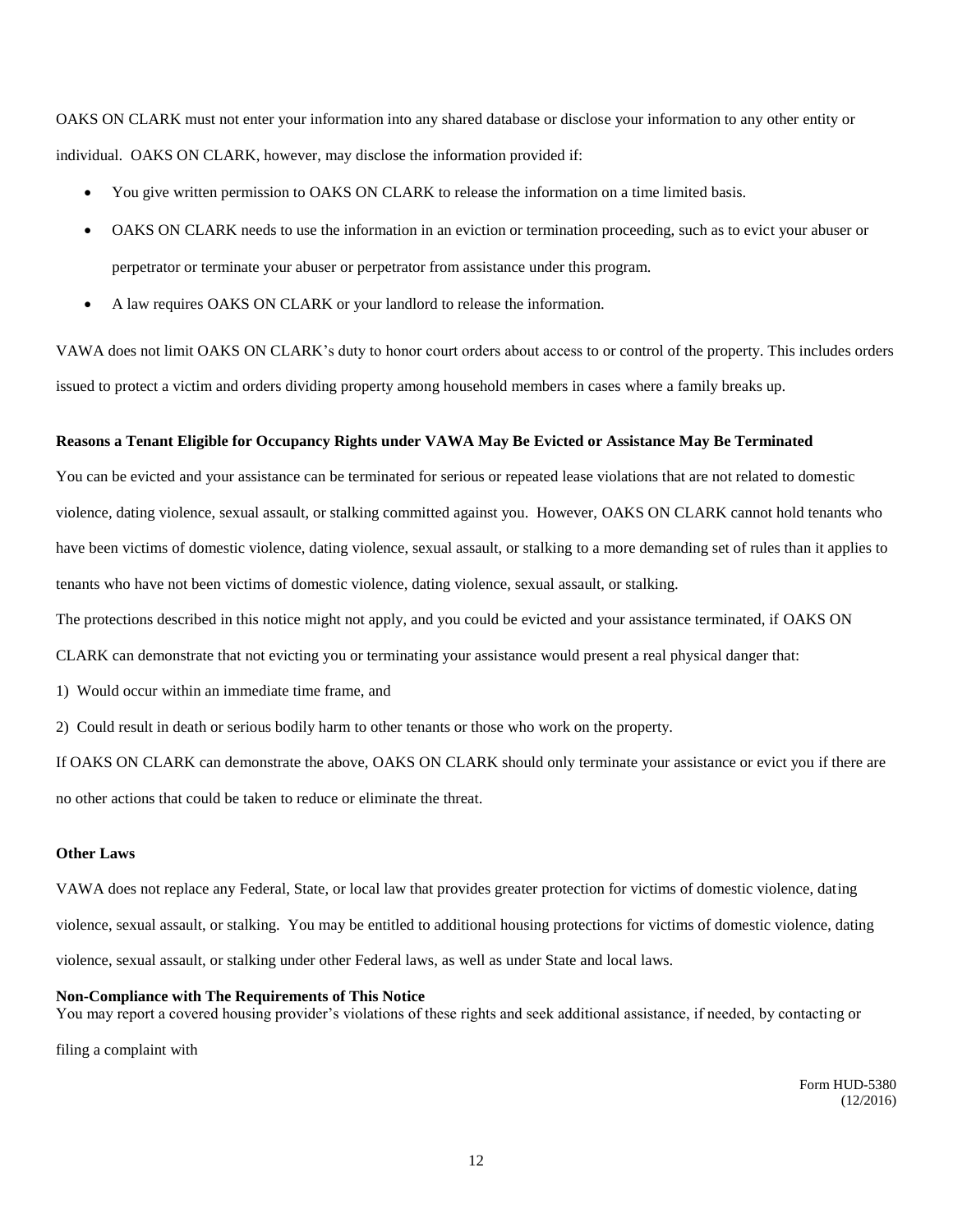#### Texas- **Southwest Housing Compliance Corporation 1-888-842-4484 or 1-800-735-2988 TTY**.

#### Colorado- **Colorado Housing and Finance Authority 303-297-7442 or 1-800-659-2656 TTY**.

#### **For Additional Information**

You may view a copy of HUD's final VAWA rule at https://www.gpo.gov/fdsys/pkg/FR-2016- 11-16/pdf/2016-25888

Additionally, OAKS ON CLARK must make a copy of HUD's VAWA regulations available to you if you ask to see them.

For questions regarding VAWA, please contact **Community Manager at (210) 333-8790**

For help regarding an abusive relationship, you may call the National Domestic Violence Hotline at 1-800-799-7233 or, for persons

with hearing impairments, 1-800-787-3224 (TTY). You may also contact:

Arlington, TX

**Cross Timbers Family Services at (254) 965-4357 or CTFSHELP.org**

#### Austin, TX

**SafePlace - Travis County Domestic Violence and Sexual Assault Survival Center P.O. Box 19454 Austin, TX 78760 Office:** 

**(512) 267-SAFE Hotline: (512) 267-SAFE TTY: (512) 927-9616** or **Texas Council on Family Violence PO BOX 161810 Austin,** 

**Texas 78716 Office (512) 794 -1133.**

Dallas, TX

**The Family Place 214-941-1991 or familyplace.org./ Genesis Women's Shelter 214-946-4357 or genesisshelter.org**

Fort Worth, TX

**Cross Timbers Family Services at (254) 965-4357 or CTFSHELP.org**

Houston, TX

**Aid to Victims of Domestic Abuse (AVDA) 1001 Texas Ave, Ste 600 Houston, TX 77002 Office: (713) 229-8453** or **Family** 

**Services of Greater Houston 4625 Lillian St. Houston, TX 77007 Office: (713) 861-4849.**

San Antonio, TX

**Family Violence Preventive Services, Inc. B.W. Shelter of Bexar County P.O. Box 27276 San Antonio, TX 78227 Office: (210)** 

**733-8810 Hotline: (210)733-8810** or **Family Violence Prevention Services, Inc. 7911 Broadway San Antonio, TX 78209** 

#### **Office: (210) 930-3669 Hotline: (210) 733-8810**

Stephenville, TX

**Cross Timbers Family Services at (254) 965-4357 or CTFSHELP.org**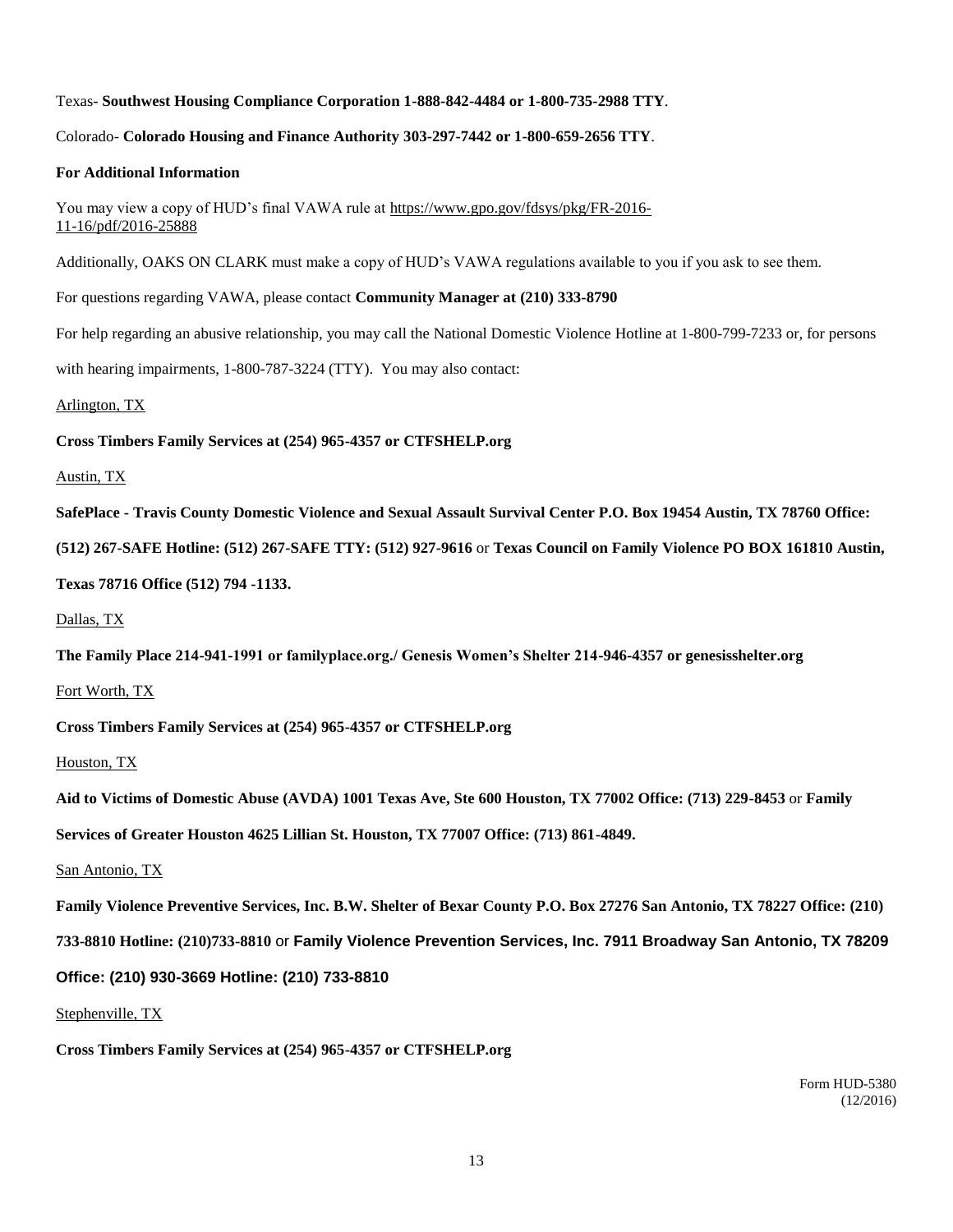#### Arvada, CO

#### **National Domestic Violence Crisis Hotline 1-800-799-7233**

#### Boulder, CO

#### **24 Hour Crisis & Information Hotline (303) 444-2424, Boulder Outreach Center (303) 449-8623 and Tri City Program (303)**

**673-9000.**

For tenants who are or have been victims of stalking seeking help may visit the National Center for Victims of Crime's Stalking

Resource Center at https://www.victimsofcrime.org/our-programs/stalking-resource-center.

For help regarding sexual assault, you may contact:

Arlington, TX

**Eastland County Crisis Center, Inc. at 254-629-3223 or eastlandcrisis.org**

#### Austin, TX

**Women's Advocacy Project, Inc PO Box 833 Austin, Texas 78767 Office (512)476-5377 ext 179 Hotline (512) 476-5386 or (800)** 

**374-4673.**

#### Dallas, TX

**The Turning Point 1-800-866-7273 or theturningpoint.org**

Fort Worth, TX

**Eastland County Crisis Center, Inc. at 254-629-3223 or eastlandcrisis.org**

Houston, TX

**Houston Area Women's Center 1010 Waugh Drive Houston, TX 77019 Office: (713) 528-6798 Hotline: (713) 528-2121 or (800)** 

**256-0551 TTY: (713) 528-3625 Rape Crisis Hotline: (713) 526- 7273.**

San Antonio, TX

**P.E.A.C.E. Initiative-Benedictine Resource Center 530 Bandera Road San Antonio, TX 78228 Office: (210) 735-4988**

Stephenville, TX

**Eastland County Crisis Center, Inc. at 254-629-3223 or eastlandcrisis.org**

#### Arvada, CO

**Volunteers of America Bannock Shelter (303) 825-6025 and Triad Center (303) 831-2502**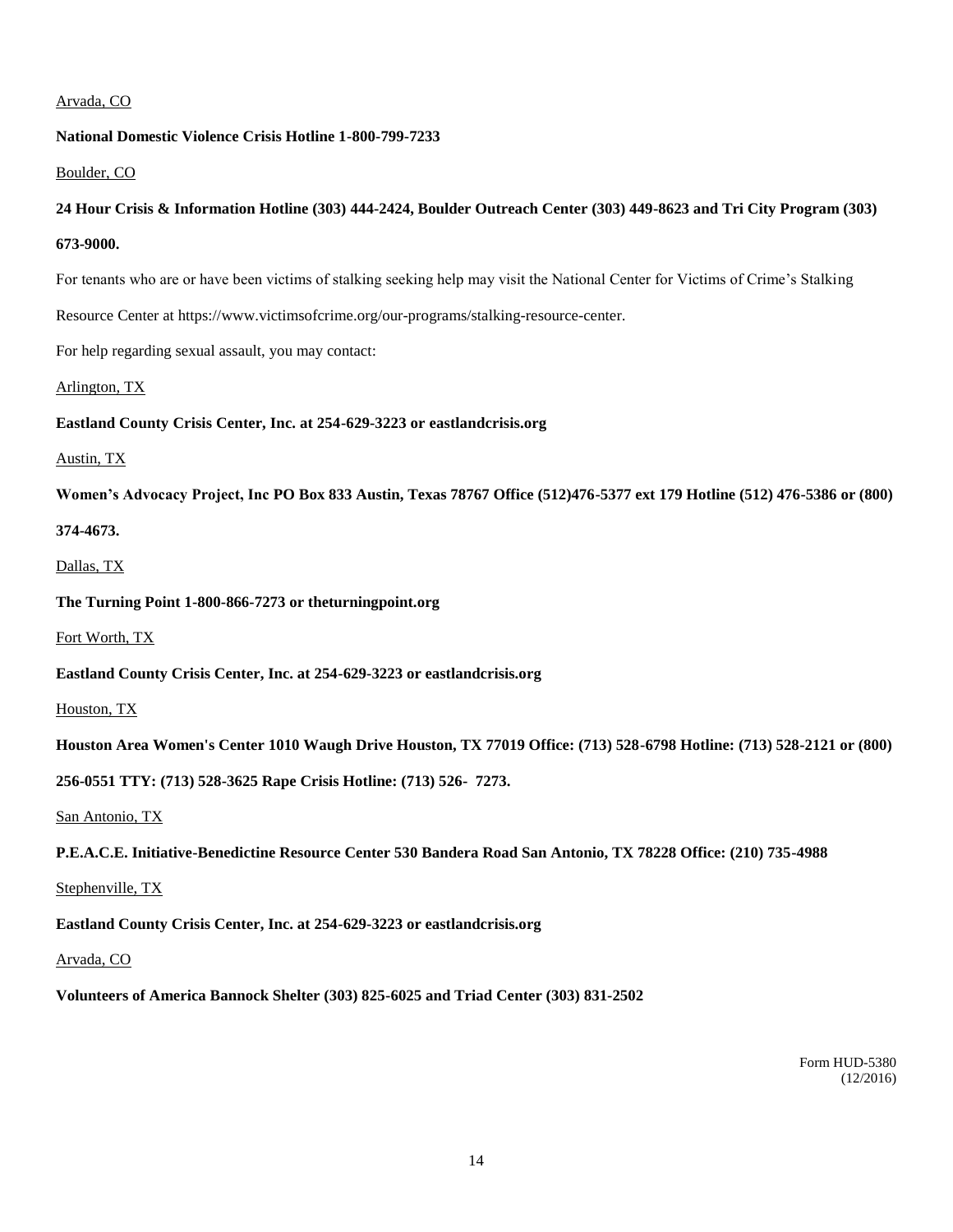Boulder. CO **Colorado Coalition Against Sexual Assault (303) 672-5440.** Victims of stalking seeking help may contact: Arlington, TX **Women's Center of Tarrant at (817) 927-4040 or womenscentertc.org** Austin, TX **SafePlace - Travis County Domestic Violence and Sexual Assault Survival Center P.O. Box 19454 Austin, TX 78760 Office: (512) 267-SAFE Hotline: (512) 267-SAFE TTY: (512) 927-9616** Dallas, TX **Safe Horizon 1-866-6894357 or 1-800-621-4673 or safehorizon.org**. Fort Worth, TX **Women's Center of Tarrant at (817) 927-4040 or womenscentertc.org** Houston, TX **Houston Area Women's Center 1010 Waugh Drive Houston, TX 77019 Office: (713) 528-6798 Hotline: (713) 528-2121 or (800) 256-0551 TTY: (713) 528-3625 Rape Crisis Hotline: (713) 526-7273.** San Antonio, TX **P.E.A.C.E. Initiative-Benedictine Resource Center 530 Bandera Road San Antonio, TX 78228 Office: (210) 735-4988**

Stephenville, TX

**Women's Center of Tarrant at (817) 927-4040 or womenscentertc.org**

Arvada, CO

**Volunteers of America Bannock Shelter (303) 825-6025 and Triad Center (303) 831-2502**

Boulder, CO

**Victims of Crime (303) 866-2208**

**Attachment:** Certification form HUD-5382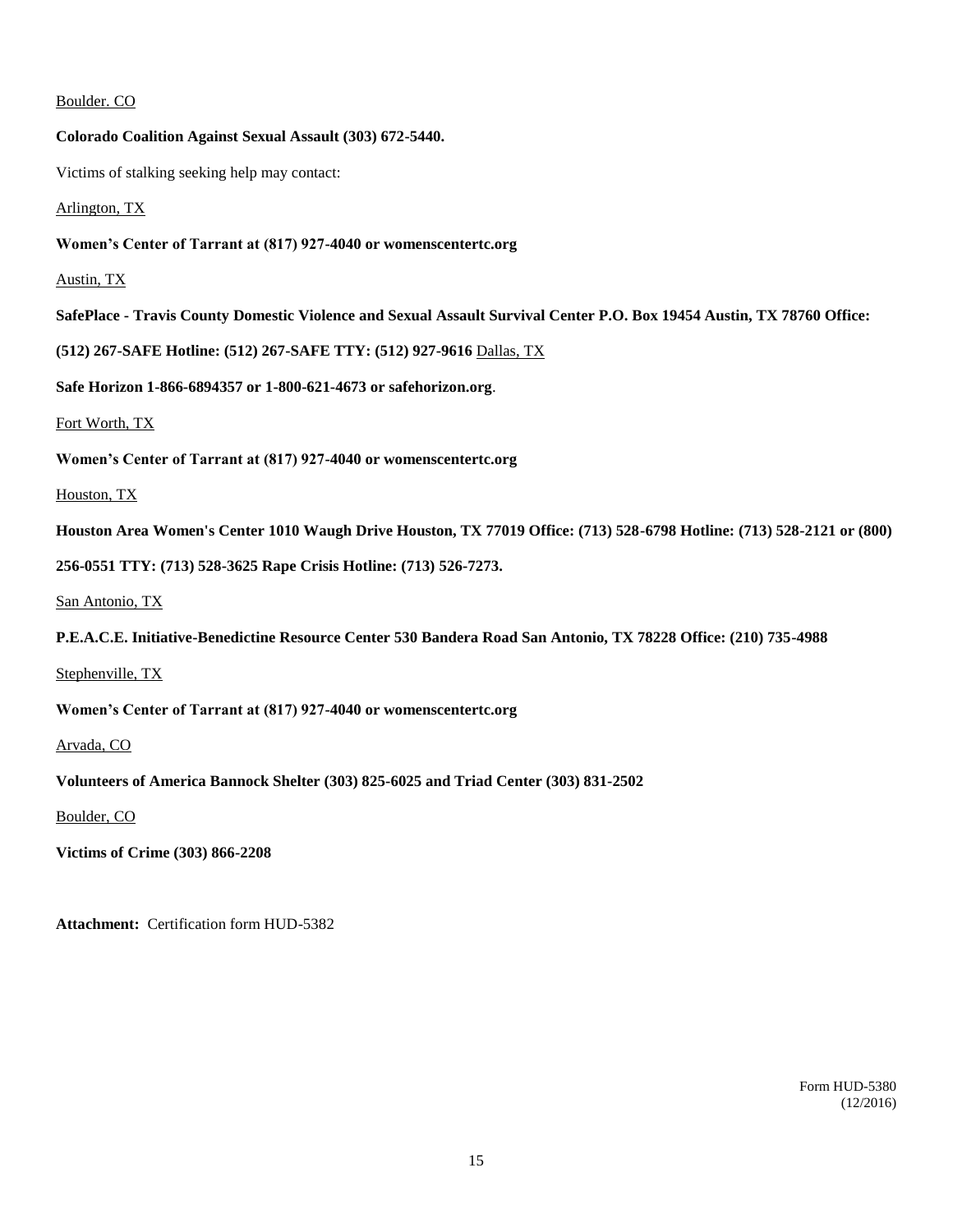#### **CERTIFICATION OF U.S. Department of Housing 6 COMB Approval No. 2577-0286 DOMESTIC VIOLENCE, and Urban Development** Exp. 06/30/2017 **DATING VIOLENCE, SEXUAL ASSAULT, OR STALKING, AND ALTERNATE DOCUMENTATION**

**Purpose of Form:** The Violence Against Women Act ("VAWA") protects applicants, tenants, and program participants in certain HUD programs from being evicted, denied housing assistance, or terminated from housing assistance based on acts of domestic violence, dating violence, sexual assault, or stalking against them. Despite the name of this law, VAWA protection is available to victims of domestic violence, dating violence, sexual assault, and stalking, regardless of sex, gender identity, or sexual orientation.

**Use of This Optional Form:** If you are seeking VAWA protections from your housing provider, your housing provider may give you a written request that asks you to submit documentation about the incident or incidents of domestic violence, dating violence, sexual assault, or stalking.

In response to this request, you or someone on your behalf may complete this optional form and submit it to your housing provider, or you may submit one of the following types of third-party documentation:

(1) A document signed by you and an employee, agent, or volunteer of a victim service provider, an attorney, or medical professional, or a mental health professional (collectively, "professional") from whom you have sought assistance relating to domestic violence, dating violence, sexual assault, or stalking, or the effects of abuse. The document must specify, under penalty of perjury, that the professional believes the incident or incidents of domestic violence, dating violence, sexual assault, or stalking occurred and meet the definition of "domestic violence," "dating violence," "sexual assault," or "stalking" in HUD's regulations at 24 CFR 5.2003.

(2) A record of a Federal, State, tribal, territorial or local law enforcement agency, court, or administrative agency; or

(3) At the discretion of the housing provider, a statement or other evidence provided by the applicant or tenant.

**Submission of Documentation:** The time period to submit documentation is 14 business days from the date that you receive a written request from your housing provider asking that you provide documentation of the occurrence of domestic violence, dating violence, sexual assault, or stalking. Your housing provider may, but is not required to, extend the time period to submit the documentation, if you request an extension of the time period. If the requested information is not received within 14 business days of when you received the request for the documentation, or any extension of the date provided by your housing provider, your housing provider does not need to grant you any of the VAWA protections. Distribution or issuance of this form does not serve as a written request for certification.

**Confidentiality:** All information provided to your housing provider concerning the incident(s) of domestic violence, dating violence, sexual assault, or stalking shall be kept confidential and such details shall not be entered into any shared database. Employees of your housing provider are not to have access to these details unless to grant or deny VAWA protections to you, and such employees may not disclose this information to any other entity or individual, except to the extent that disclosure is: (i) consented to by you in writing in a time-limited release; (ii) required for use in an eviction proceeding or hearing regarding termination of assistance; or (iii) otherwise required by applicable law.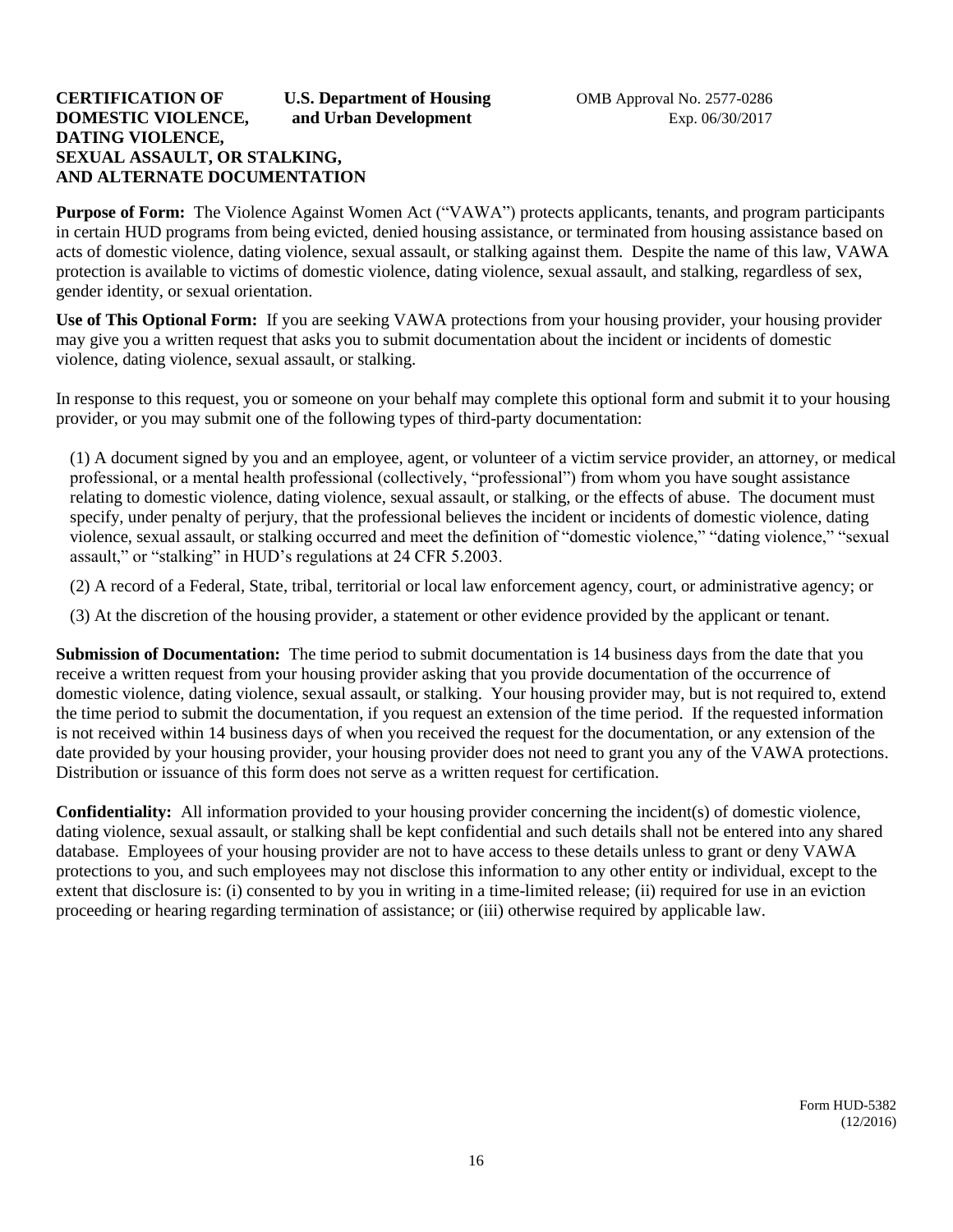### **TO BE COMPLETED BY OR ON BEHALF OF THE VICTIM OF DOMESTIC VIOLENCE, DATING VIOLENCE, SEXUAL ASSAULT, OR STALKING**

| 3. Your name (if different from victim's):                                                                                                                                                                                             |  |
|----------------------------------------------------------------------------------------------------------------------------------------------------------------------------------------------------------------------------------------|--|
| 4. Name(s) of other family member(s) listed on the lease:<br><u>Letting and the set of the set of the set of the set of the set of the set of the set of the set of the set of the set of the set of the set of the set of the set</u> |  |
|                                                                                                                                                                                                                                        |  |
|                                                                                                                                                                                                                                        |  |
| <u> 1989 - Johann Harry Harry Harry Harry Harry Harry Harry Harry Harry Harry Harry Harry Harry Harry Harry Harry</u>                                                                                                                  |  |
|                                                                                                                                                                                                                                        |  |
|                                                                                                                                                                                                                                        |  |
| In your own words, briefly describe the incident(s):                                                                                                                                                                                   |  |
|                                                                                                                                                                                                                                        |  |
|                                                                                                                                                                                                                                        |  |
|                                                                                                                                                                                                                                        |  |
|                                                                                                                                                                                                                                        |  |

This is to certify that the information provided on this form is true and correct to the best of my knowledge and recollection, and that the individual named above in Item 2 is or has been a victim of domestic violence, dating violence, sexual assault, or stalking. I acknowledge that submission of false information could jeopardize program eligibility and could be the basis or stalking. I acknowledge that submission of false information could jeopardize program eligibili for denial of admission, termination of assistance, or eviction.

 $Signed on (Date)$ 

**Public Reporting Burden:** The public reporting burden for this collection of information is estimated to average 1 hour per response. This includes the time for collecting, reviewing, and reporting the data. The information provided is to be used by the housing provider to request certification that the applicant or tenant is a victim of domestic violence, dating violence, sexual assault, or stalking. The information is subject to the confidentiality requirements of VAWA. This agency may not collect this information, and you are not required to complete this form, unless it displays a currently valid Office of Management and Budget control number.